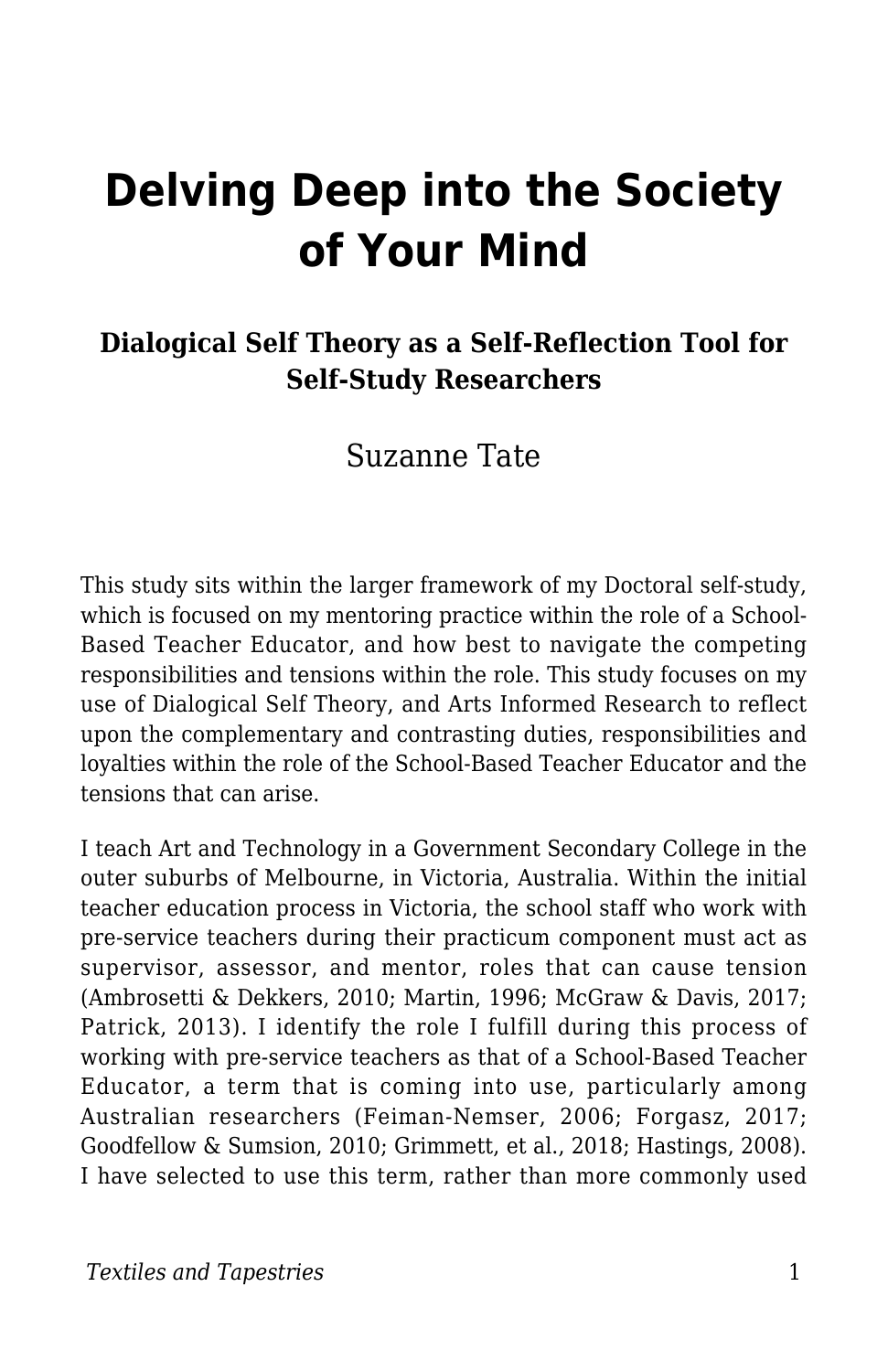terms such as co-operating or mentor teacher, as it acknowledges the complex nature of the role and the significant impact that schoolbased mentors have on the learning of pre-service teachers (Forgasz, 2017). Its use could also help to flatten the perception of hierarchy between university and school staff involved in initial teacher education.

## **Background**

This paper will focus on how I have used Dialogical Self Theory and Arts Informed Research methods to assist in identifying, analysing and navigating the inherent tensions I face within the role of a School-Based Teacher Educator. While there is some acknowledgment in mentoring research of tensions such as divided loyalties between the needs of their school students and the Pre-Service Teachers (Aderibigbe, et al., 2016; Clarke, et al., 2014; Evans & Abbott, 1997; Patrick, 2013; Rajuan, et al., 2007; White & Forgasz, 2016), further research is needed to investigate how this tension affects the role (Zuzovsky, et al., 1998). There is a need for research to understand the work of school-based teacher educators (McDonough, 2014), and from their perspective (Wideen, 1998) as there is a lack of knowledge about the work they do (Clarke et al., 2014; Goodfellow, 2000; Goodfellow & Sumsion, 2010). McDonough (2014) and others tell us that the role of a School-Based Teacher Educator is difficult, as they face tensions caused by conflicting loyalty, advocacy and the divided responsibilities between their role as a classroom teacher and as a School-Based Teacher Educator (Forgasz, 2017; Graham, 2006; Rajuan et al., 2007). The first priority of School-Based Teacher Educators is their students (Clarke et al., 2014; Evans & Abbott, 1997; Graham, 2006) and they are concerned about the quality of care and education their students will receive from the Pre-Service Teachers (Goodfellow, 2000; Hastings, 2008; Rajuan et al., 2007; Rikard & Veal, 1996; Uusimaki, 2013).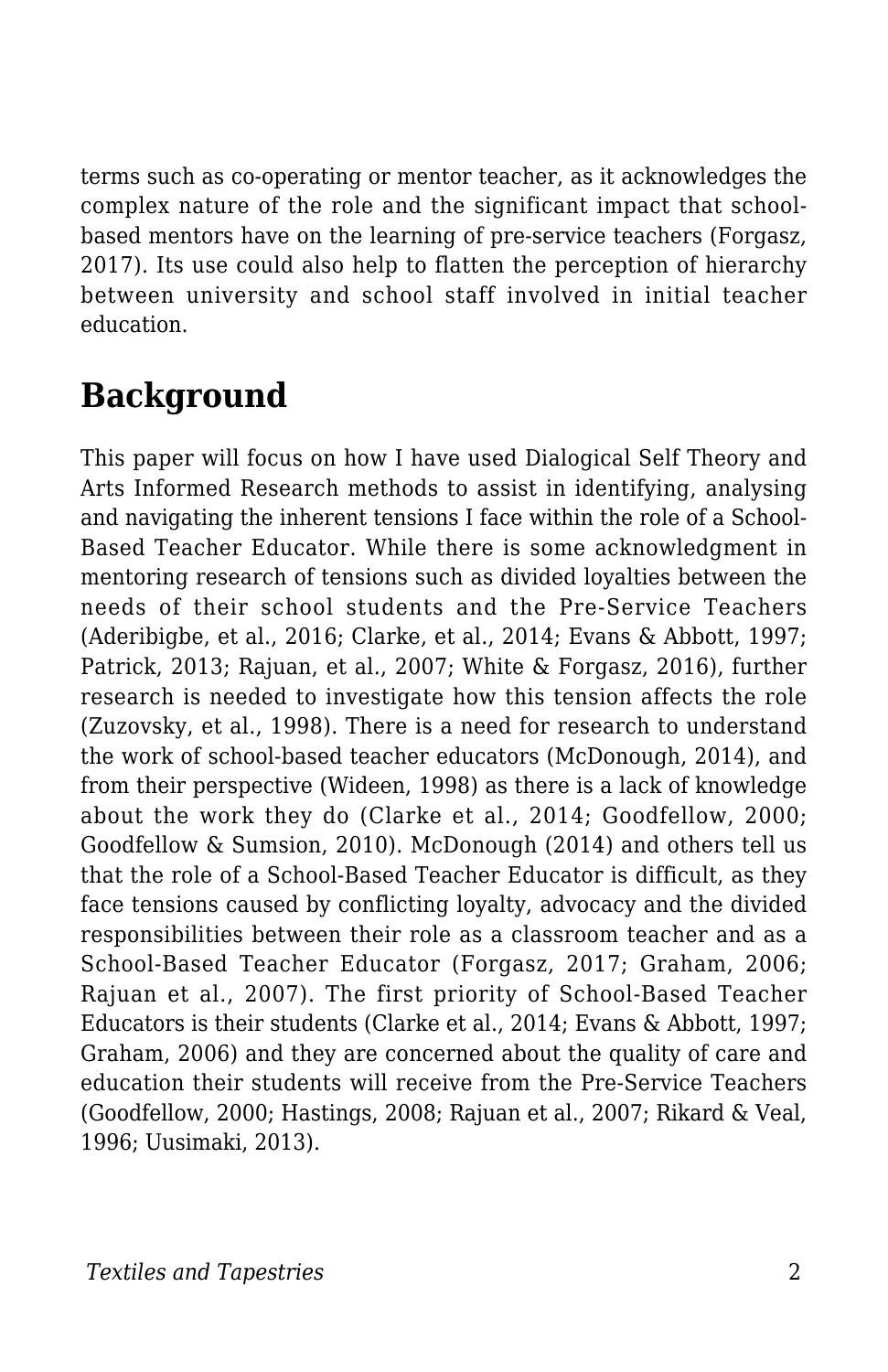The sheer complexity of the role of a School-Based Teacher Educator combined with the duties of a classroom teacher makes for a demanding position. The research identifies a range of activities ascribed to the role of the School-Based Teacher Educator, and some, such as assessment of Pre-Service Teacher performance, and providing support and nurturing, are in opposition, and can, therefore, create tension (Grimmett et al., 2018), or be seen as incompatible (Zuzovsky et al., 1998). The use of Dialogical Self Theory and Arts Informed Research methods allowed me to give a voice to the various aspects of 'self' that make up my role as a School-Based Teacher Educator. It encouraged me to delve deeper into the various aspects of'self' that contribute to the complicated role of a School-Based Teacher Educator, such as 'I as Mentor', 'I as Teacher' and 'I as Supervisor'.

### **Theoretical Framework**

The 'Dialogical Self' is a dynamic multiplicity of I-positions in the society of mind" (Meijers & Hermans, 2018, p.9). These I-positions relate to different roles in our life or different viewpoints we may hold. For example, 'I as Teacher', 'I as Wife', 'I as Daughter', and 'I as LGQTB+ ally'. Stewart (2018) suggests that the use of Dialogical Self Theory to engage in a dialogue between multiple I-positions can support a teacher's ability to recognise and respond to moments of dissonance and use these tensions to increase their capacity for selfreflection. Another concept of Dialogical Self Theory that is useful in this context is that of the meta-position. The use of a meta-position provides distance from the individual I-positions. Although it can be drawn to particular positions, it provides a broad, overarching view that allows one to consider different positions simultaneously (Stewart, 2018). The meta-position allows us to postpone reactions, and facilitate a more encompassing view on self and world. This provides an important executive function during the process of decision-making (Hermans, 2013). Use of Dialogical Self Theory in my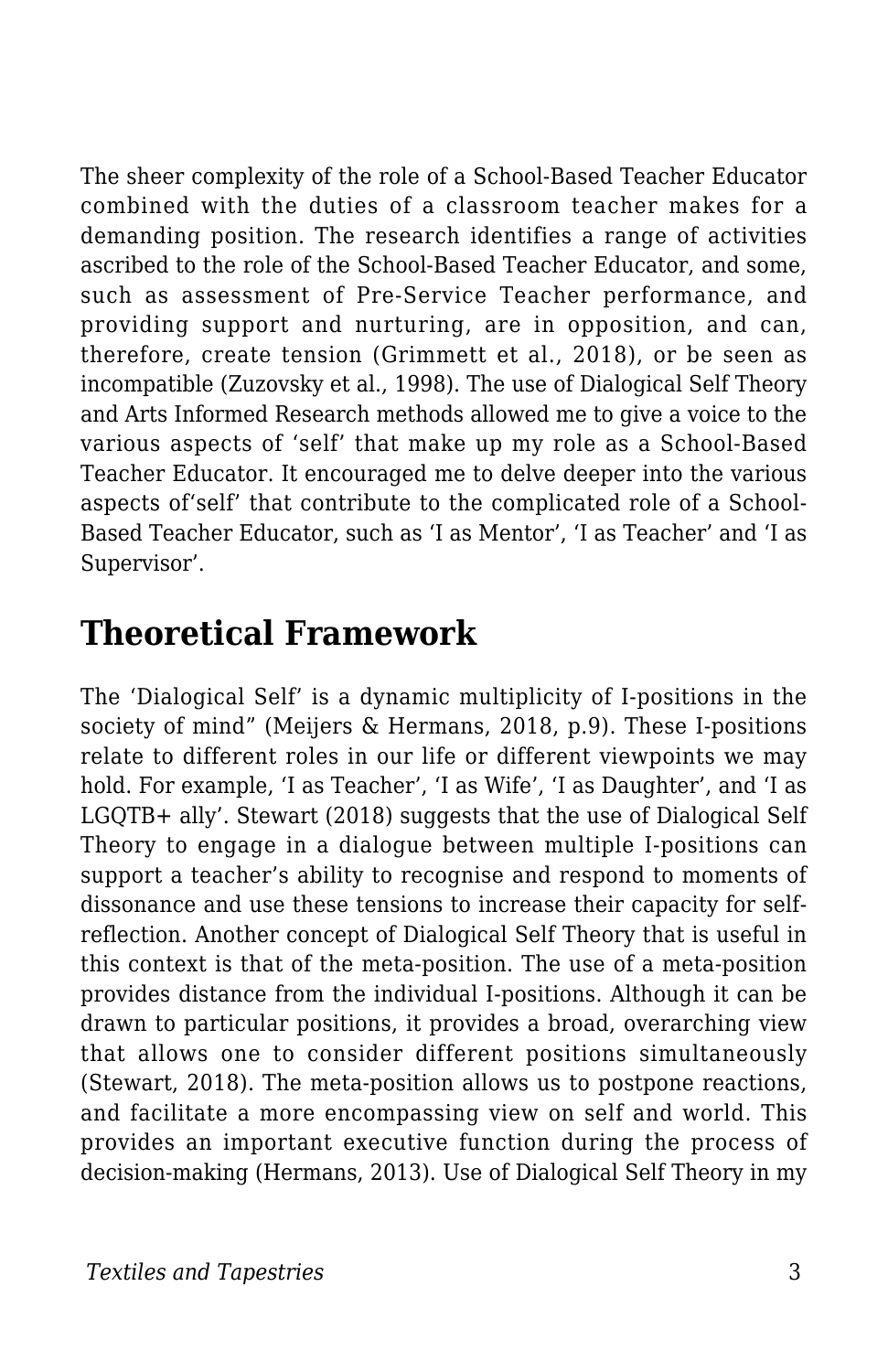self-study encouraged deep self- reflection. Dialogical Self Theory may also provide additional clarity in analysis and decision-making moving forward throughout both my research and within the role of a School-Based Teacher Educator.

In this study, I facilitated consideration of the meta-position through a form of Arts Informed Research; scripting a discussion between what I see as the four primary 'I' positions affecting my role as a School-Based Teacher Educator; 'I as Mentor', 'I as Supervisor', 'I as School Teaching Staff' and 'I as Art Teacher'. Weber and Mitchell (2004) argue that Arts Informed Research is a powerful tool for self-study researchers to explore, understand, re-interpret, and communicate their personal experience in new ways. A broad range of artistic forms can be used to provoke self-reflection, whether in response to existing art, such as popular movies/TV, photography or fine art, or as a means of self-expression such as narrative writing, poetry or performance. The reflective nature of artistic inquiry, as well as the implicit discipline of many artistic processes, makes it well suited to self-study research (Weber & Mitchell, 2004). In their chapter of the *International Handbook of Self- Study of Teaching and Teacher Education Practices,* Weber and Mitchell (2004) identify ten key factors that make art-based methods so powerful for use in self-study research. Three of these resonated particularly with me in relation to this study. The *reflexive* nature of art-based research allows the work to be connected to 'self' yet also distanced, which encourages the meta-position within Dialogical Self Theory. The *holistic* nature of artbased research allows us to keep the whole and the part in view simultaneously. Art-based research can also facilitate *empathy*, as it can highlight how the study of one can resonate with the experiences of many.

# **Objectives**

The focus of this study relates to the research question in my doctoral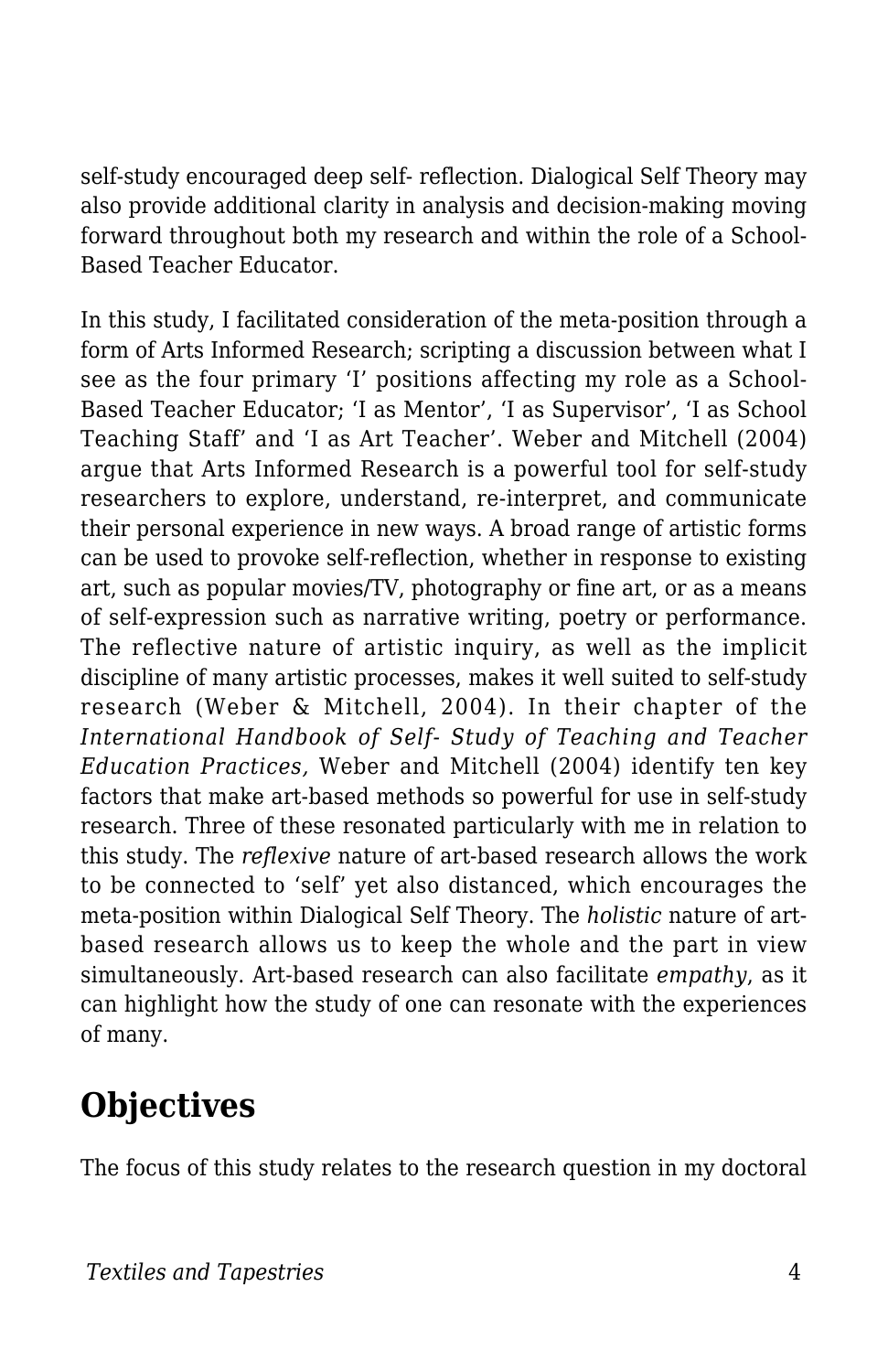study, 'How can the tensions and multi-faceted responsibilities within the role of the School-Based Teacher Educator be navigated and addressed?' Before I can discover how to address these issues, I must identify and understand their complexities. The research question for this study, therefore, is 'How can the use of Dialogical Self Theory facilitate self-reflection and analytical consideration of the role of the School-Based Teacher Educator?' I have used Dialogical Self Theory and Arts Informed Research to develop my understanding of the multi-faceted nature of the School-Based Teacher Educator role and begin to identify the inherent tensions. This will enhance data collection and analysis in my over-arching doctoral study. Through this self-study, and my Ph.D., I aim to contribute to an understanding of the complexities of the School-Based Teacher Educator role. Ultimately, I hope to have an impact on Initial Teacher Education, by improving my own practice, sharing useful findings to other practitioners, and increasing knowledge about the School-Based Teacher Educator role. Initial Teacher Education is of great importance, and it is essential that School-Based Teacher Educators like myself have a thorough grasp of the mentoring process and the role they play (Ambrosetti, et al., 2014).

### **Method**

This research began when my Ph.D. supervisors first introduced me to Dialogical Self Theory. The concept of the various 'I' positions holding different views and working together to create my overall self was very useful in visualising some of the contradictions and tensions I had personally felt within my role as a School-Based Teacher Educator. This led to the first step in the process I have undertaken; the creation of a Venn diagram to illustrate the various 'I' positions I felt most affected my role as a School-Based Teacher Educator. Generating the diagram began with a process of self-reflection of my memories of past Pre- Service Teacher practicum placements in my classroom, as well as my thoughts in relation to my role as a School-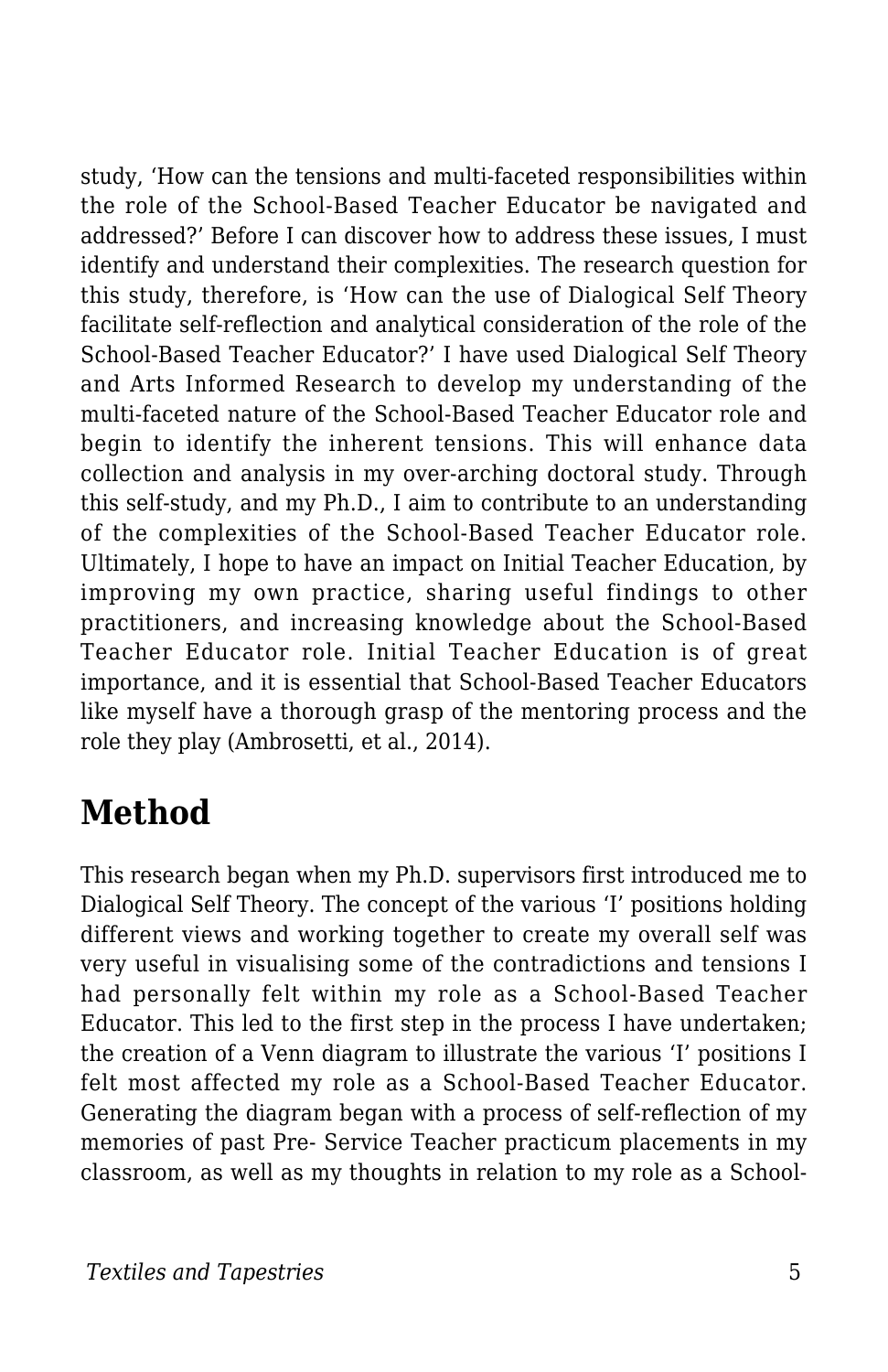Based Teacher Educator and the relevant existing research. In this first incarnation, the diagram covered five separate roles, under the umbrella of 'I as Lifelong Learner'. The complex Venn diagram explored 'I as School Teaching Staff', 'I as Art Teacher', 'I as Supervisor', 'I as Mentor' and 'I as Art Practitioner' using the online presentation software 'Prezi', to allow the diagram to be interactive and of unlimited size and detail. An organic, intuitive creation developed over several weeks as I added words and phrases illustrating the priorities and responsibilities I felt within each 'I' position.

The next step in my process of exploration of self was to create a play script showcasing a conversation between each of these five 'I' positions, discussing the upcoming arrival of a Pre-Service Teacher for their practicum placement. This cathartic process occurred spontaneously when I could not stop thinking about the interactions between the various 'selves' that were apparent in my School-Based Teacher Educator role. It cleared my head and allowed me to take a mental step back and look at the larger picture. As I composed the script, I was able to illustrate how I mentally negotiate some of my internal conflicts and develop a balanced position. In this sense, explicitly illustrating the varied and sometimes conflicting views of each 'I' position, particularly in the script format, created a discussion akin to a Critical Friend interaction, allowing me to step backwards and look at my thoughts with a balanced view. Throughout this process of self-reflection, my PhD supervisors also fulfilled the role of being critical friends. As Stolle, Frambaugh-Kritzer, Freese & Perrson (2018) identify, critical friends can be seen as fitting on a continuum with a wide range of characteristics. As 'experts' sitting external but adjacent to my research, they were able to provide useful content & methodological advice based on their own experience and professional expertise.

As my doctoral studies advanced and I prepared for and completed the 'Confirmation of Candidature' milestone, I continued to add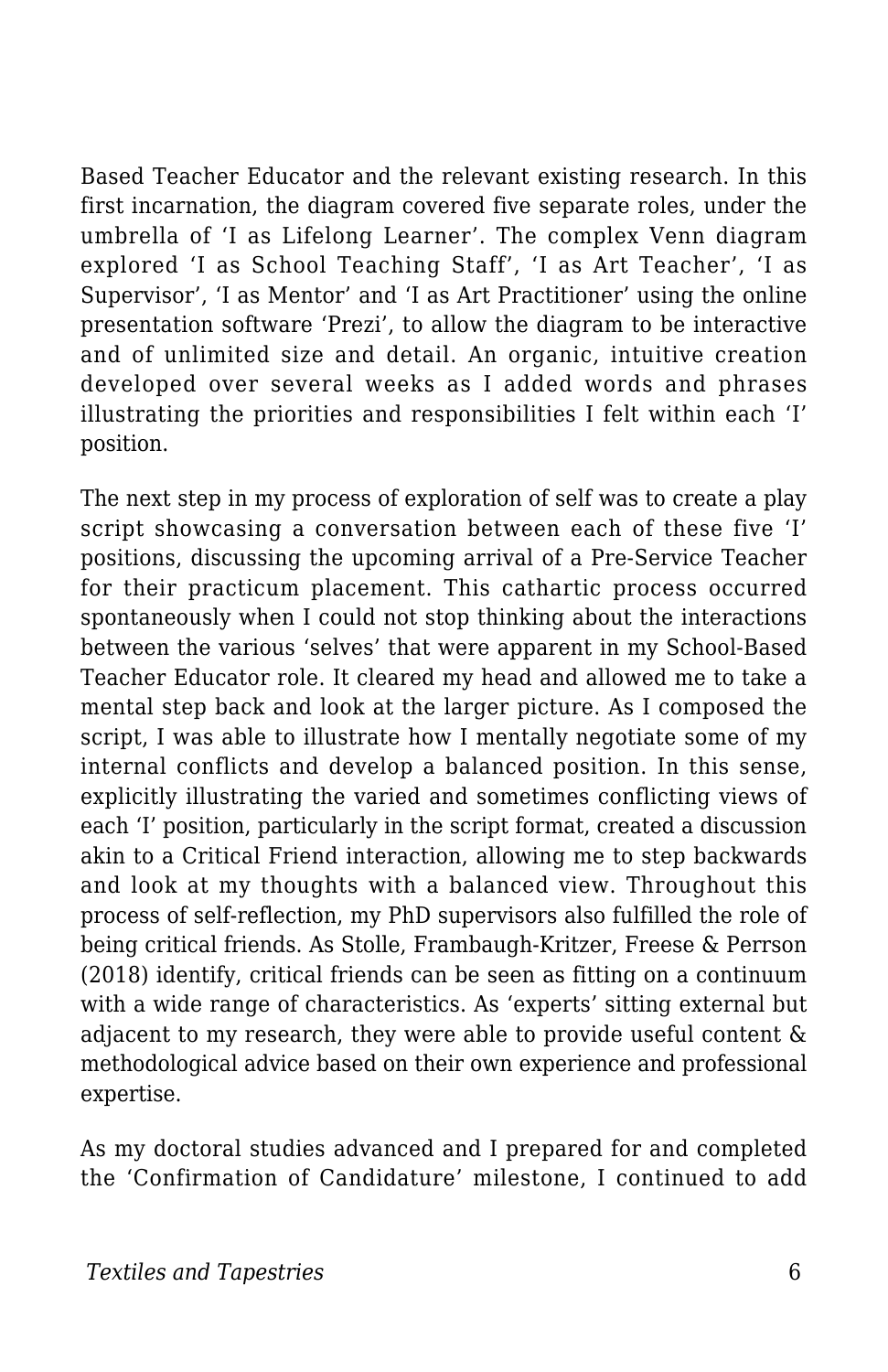thoughts to the Venn diagram. I also added two additional 'I' positions; 'I as Researcher' and 'I as Ph.D. Student'. As this research using Dialogical Self Theory became central to my plans for this presentation, I began to consider ways of visualising the Venn diagram that did not require online access. I assigned a symbol to each 'I' position and created a table with a column for each.

I then tabulated the information from the Venn diagram, noting overlap through the use of the symbols to illustrate repeated concepts across various 'I' positions. This process made me realise that some of my designated 'I' positions did not really interact in relation to the School-Based Teacher Educator role. First, I removed 'I as Art Practitioner'. I then rewrote the script, removing this role, and condensing and clarifying the content. As I considered the remaining six 'I' positions, I decided that 'I as Researcher' and 'I as Ph.D. Student' were also distinctly separate from the responsibilities and tensions of the School-Based Teacher Educator role. They stood without, looking in, rather than actively participating in my professional decision- making process. 'I as Researcher' does mainly coincide with the meta-position, but does not interact enough to need inclusion in the diagram. This left four 'I' positions; 'I as Supervisor', 'I as Mentor', 'I as Art Teacher', and 'I as School Teaching Staff' (See Table 1). The resulting table was now much clearer and easier to comprehend.

#### **Table 1**

*The Priorities and Responsibilities of my Dialogical Self within the Role of School-Based Teacher Educator*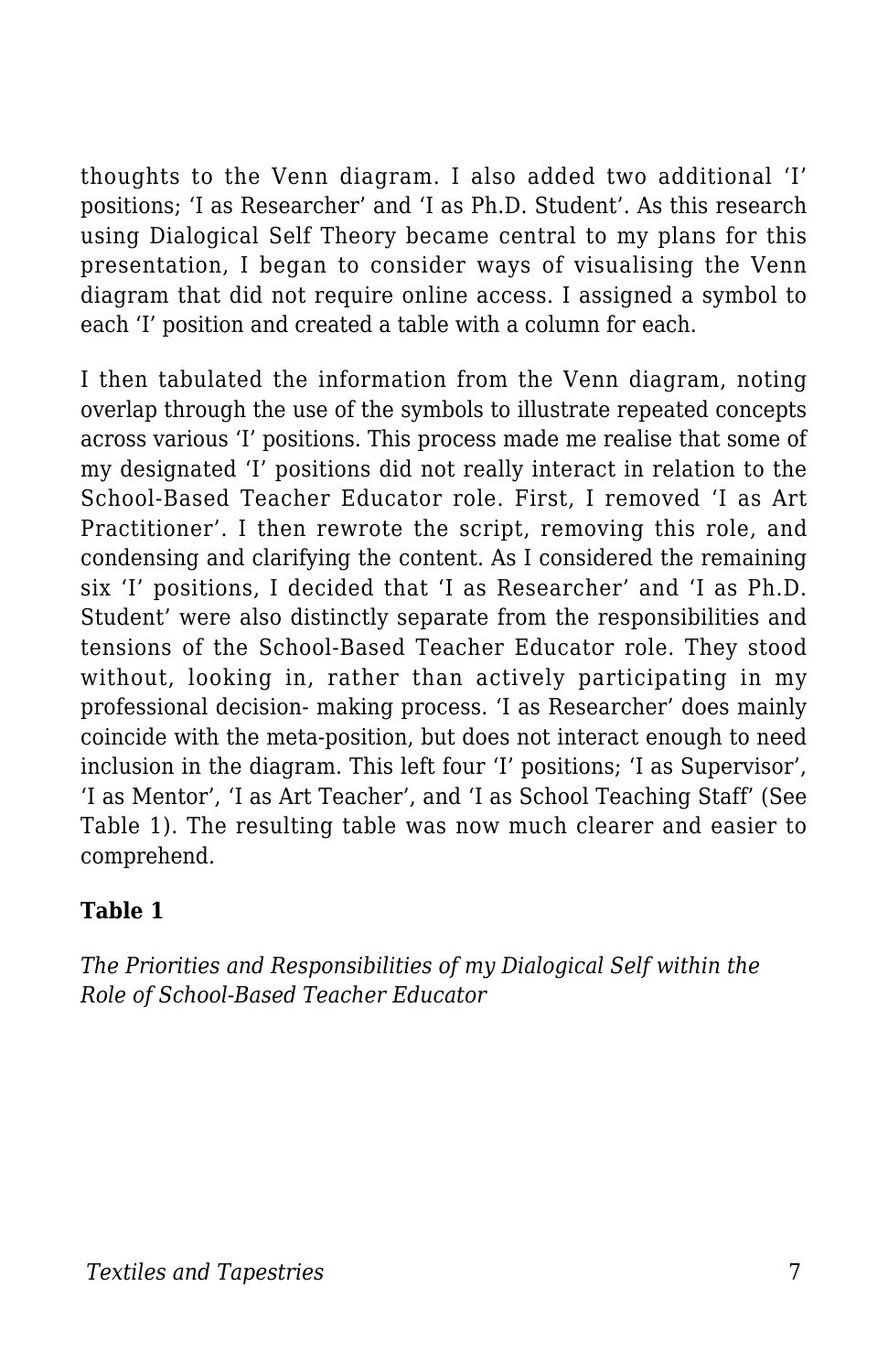| I as Art Teacher                                                                              | <b>I</b> as School Teaching Staff                                                             | I as Supervisor                                                                     | I as Mentor                                                                                                  |
|-----------------------------------------------------------------------------------------------|-----------------------------------------------------------------------------------------------|-------------------------------------------------------------------------------------|--------------------------------------------------------------------------------------------------------------|
| My students receive a quality Art education<br>国令家                                            | My students receive a quality Art education<br>%10                                            | My students receive a quality Art education<br>×m                                   | My students receive a quality Art education<br>◆同                                                            |
| Viable Art Curriculum is documented<br>圆                                                      | Viable Art Curriculum is documented                                                           | Pre-Service Teacher fulfils all required University<br>criteria                     | I gain knowledge and understanding about what<br>Pre-Service Teachers needs from a mentoring<br>relationship |
| Pre-Service Teacher successfully educates<br>students<br>※◆国                                  | Pre-Service Teacher successfully educates<br>students<br>$\Diamond\%$                         | Pre-Service Teacher successfully educates students<br>$X \boxtimes Z$               | Pre-Service Teacher successfully educates<br>students<br>$\Diamond$ <sub>D</sub>                             |
| Student assessment completed in timely and<br>effective manner 图◆※                            | Student assessment completed in timely and<br>effective manner X                              | Student assessment completed in timely and<br>effective manner ※回                   | Student assessment completed in timely and<br>effective manner ◈ 图                                           |
| Emotional and physical well-being of my<br>students is protected 图令》                          | Emotional and physical well-being of my<br>students is protected ∕ ♦ %                        | Emotional and physical well-being of my students<br>is protected 图                  | Emotional and physical well-being of my<br>students is protected /◆图                                         |
| School AIP goals are pursued within the<br>Learning Area 图》《◆                                 | School AIP goals are pursued within the<br>Learning Area / X &                                | School AIP goals are pursued within the Learning<br>Area <b>E</b>                   | School AIP goals are pursued within the<br>Learning Area / 图令                                                |
| The art curriculum is delivered effectively<br>and engagingly $\boxplus \diamond \mathcal{K}$ | The art curriculum is delivered effectively and<br>engagingly $\mathscr{O}\otimes\mathscr{C}$ | The art curriculum is delivered effectively and<br>engagingly ∕ 2%                  | The art curriculum is delivered effectively and<br>engagingly / 图令                                           |
| Learning Area goals are pursued<br>国令米                                                        | Learning Area goals are pursued $\mathcal{L} \otimes \mathcal{K}$                             | Learning Area goals are pursued<br>10 <sup>o</sup>                                  | Learning Area goals are pursued<br>$\sqrt{8}$                                                                |
| I develop my artistic skills                                                                  |                                                                                               | I identify personal practice that best support and<br>instruct Pre-Service Teachers | I identify personal practice that best support<br>Pre-Service Teachers                                       |
| My students are inspired to love Art<br>$\times$                                              |                                                                                               | My students are inspired to love Art                                                | My students are inspired to love Art<br>06                                                                   |
| My students and I have a positive learning<br>experience                                      |                                                                                               | Pre-Service Teacher, Students and I have a positive<br>learning experience. X       | Pre-Service Teacher. Students and I have a<br>positive learning experience.                                  |
|                                                                                               | Support future of Education by working with<br>Pre-Service Teachers $\otimes$                 | Support future of Education by working with Pre-<br>Service Teachers 圆              | Develop a quality mentoring relationship with<br>Pre-Service Teachers                                        |
|                                                                                               |                                                                                               | Pre-Service Teacher gains assessment experience                                     | Pre-Service Teacher gains assessment<br>experience $\textcircled{*}$                                         |
|                                                                                               |                                                                                               | Pre-Service Teacher experiments with pedagogy X                                     | Pre-Service Teacher experiments with pedagogy                                                                |
|                                                                                               |                                                                                               | Pre-Service Teacher becomes an effective teacher                                    | Pre-Service Teacher becomes an effective<br>teacher $\otimes$                                                |
|                                                                                               |                                                                                               | The Pre-Service Teacher passes their practicum X                                    | The Pre-Service Teacher passes their practicum                                                               |
|                                                                                               |                                                                                               | Pre-Service Teacher has a productive and positive<br>teaching experience X          | Pre-Service Teacher has a productive and<br>positive teaching experience $\otimes$                           |
|                                                                                               |                                                                                               |                                                                                     | Emotional and physical well-being of the Pre-<br>Service Teacher is protected                                |
|                                                                                               |                                                                                               |                                                                                     | Pre-Service Teacher has a safe space to<br>experiment and 'fail'                                             |
|                                                                                               |                                                                                               |                                                                                     | Pre-Service Teacher begins to discover their<br>own teaching style                                           |

#### **Findings and Discussion**

Looking at the data collected through this exercise in using Dialogical Self Theory for self-reflection (see Table 1), a pattern becomes evident. It was particularly interesting that concerns about the learning experience of my school students appeared in every column, while considerations regarding the Pre-Service Teacher experience were constrained to the roles of mentor and supervisor. It was clear that my personal experience as a School-Based Teacher Educator was confirming the existing research; as a School-Based Teacher Educator, my major concern is with the well-being of my students and the quality of their learning experiences. This result was not a surprise to me, but rather confirmed my feelings about the nature of the School-Based Teacher Educator role. It allowed me, however, to look more closely at the specific issues and concerns that cause me tension within the role. This will help me to be proactive, rather than reactionary when dealing with these issues in my daily work as a School-Based Teacher Educator. Interestingly, the 'I as Mentor'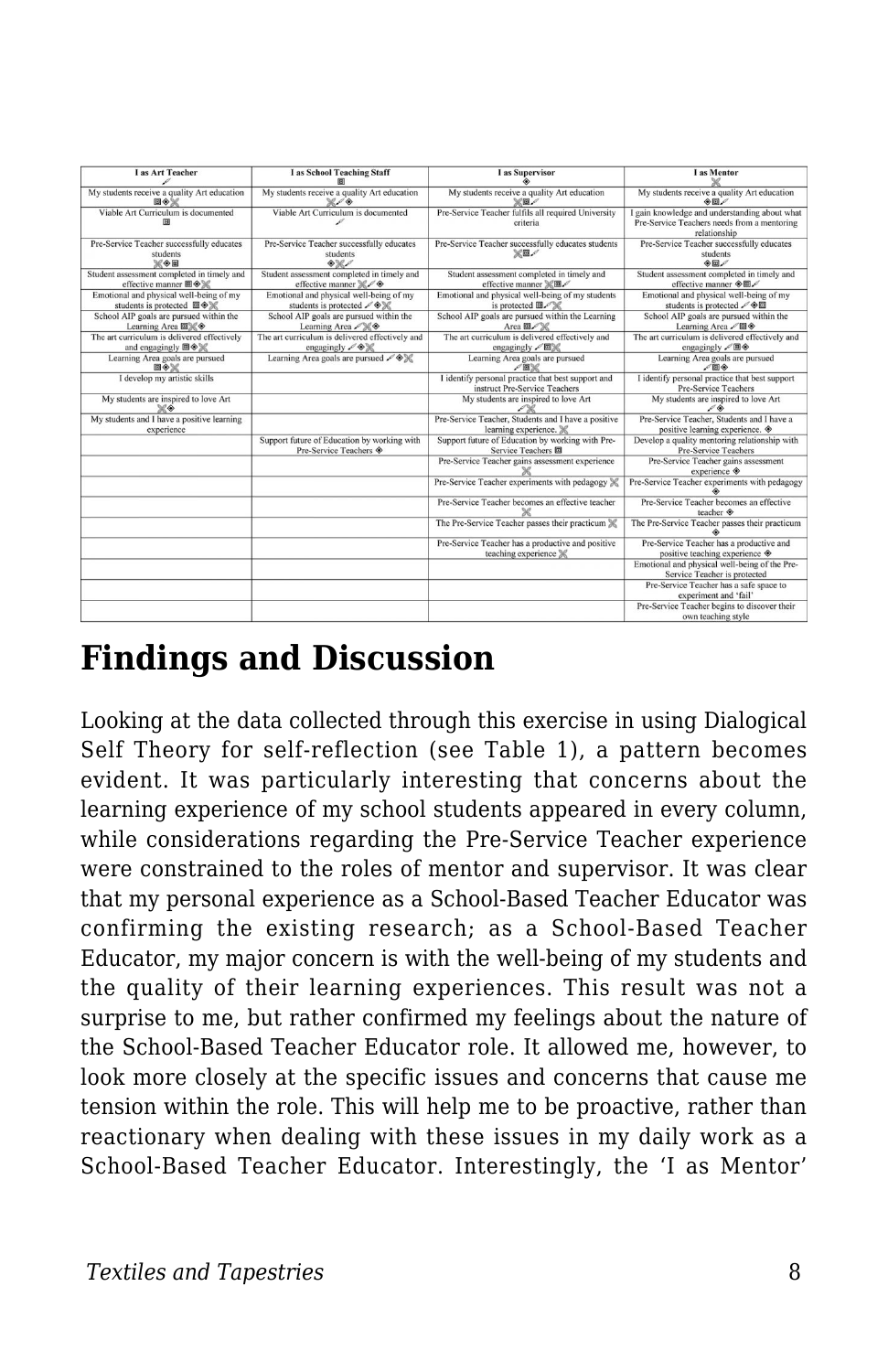position has the most individual responsibilities and concerns (i.e., that are not shared by any of the other three 'I' positions).

The process of writing the play script also highlighted additional areas of concern such as time constraints and the need for opportunities to provide guidance to Pre-Service Teachers without hindering their development or causing embarrassment. Writing the script was a way for each 'I' position to explicitly voice their concerns, as can be seen in the excerpt below:

'I-as-supervisor': We have a new Pre-Service Teacher starting soon. We need to get everything ready for their arrival. Have you all read the email from the Uni?

'I-as-art-teacher': I haven't had time. When I get these analysis essays marked, I'll get to it.

'I-as-school-teaching-staff': I skimmed it. The info they send is often not relevant to what actually happens when they come anyway. By the way, they can't teach our technology class, it's not their discipline area.

'I-as-art-teacher': I'm also nervous about them taking our year 12 class. The students are pretty self-sufficient with their practical work at the moment but really need help with their analysis. They need quality teaching. Art analysis has not always been a strength for the Pre-Service Teachers we have had in the past...

'I-as-mentor': The research says they will have a better experience, and we will develop a stronger mentoring relationship, if they do a pre-visit to meet us and see the school. So let's organise that.

'I-as-supervisor': Good, we can talk about expectations.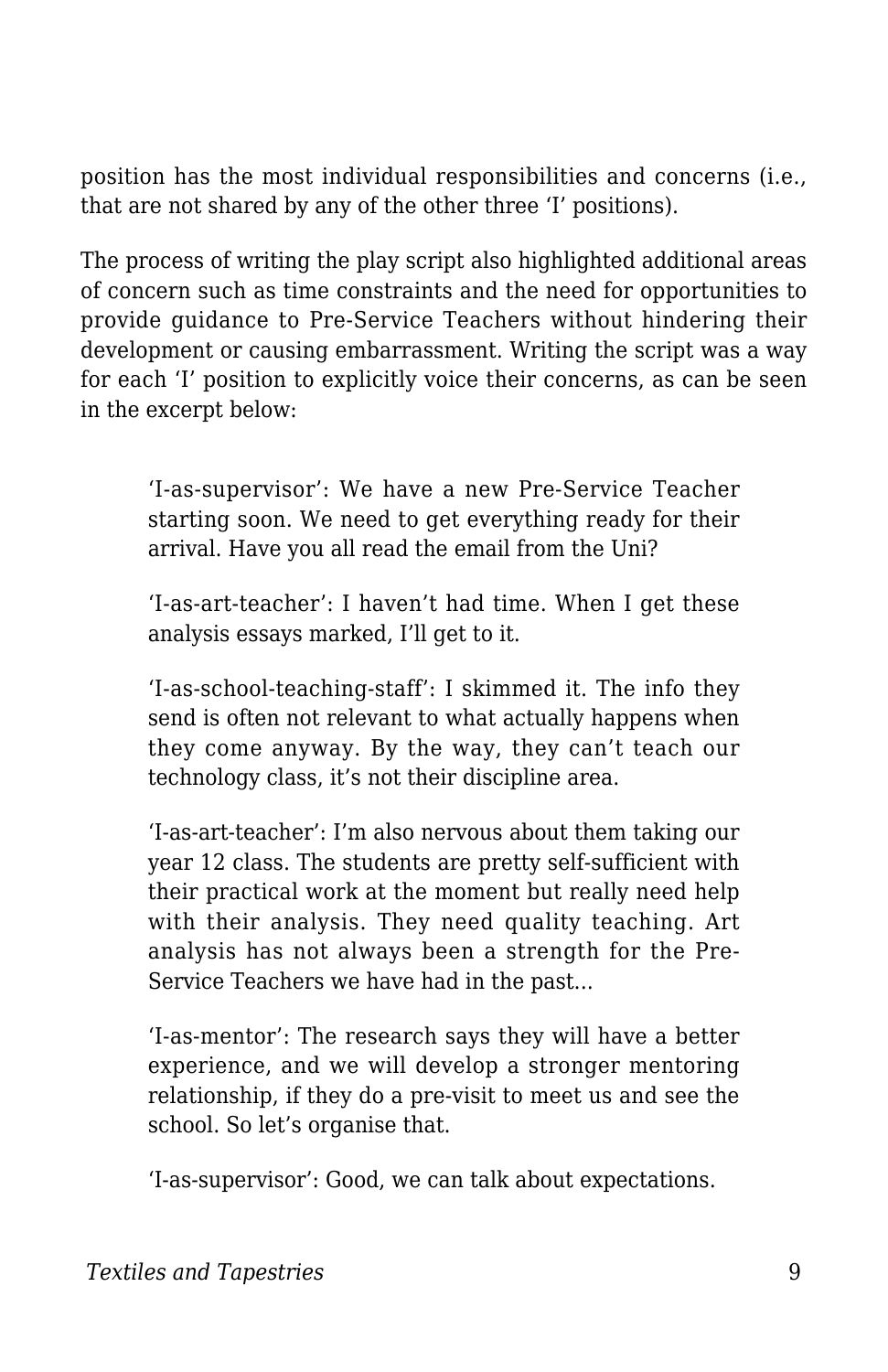'I-as-art-teacher's' typing starts getting louder, as if they are hitting the keys with frustration, and their shoulders get more tense.

'I-as-art-teacher': (She pauses typing) When are we supposed to find time for that? My year 12s need feedback on their Exploration Proposal urgently, I've got to arrange the year 7 excursion, and I have six on days tomorrow and Wednesday!

Approaching each 'I' position as an individual viewpoint through the script-writing process also allowed each 'I' position to participate in the discussion to explore possible solutions and allowed me to step back and view the situation from the meta-position. Documenting my thought process in this way captured my various viewpoints in a way I may not have been fully conscious of in an internal dialogue. The following script excerpt shows how the various 'I' positions begin to negotiate the issues:

'I-as-mentor': We need to give them some input into what they are teaching, it can't be too prescribed or they won't take ownership and be fully engaged!

'I-as-supervisor': Or learn how to plan lessons, or get to experiment with pedagogy...

'I-as-school-teaching-staff': OK... when we meet on Thursday, lets explain the units we are currently working on,

and suggest they plan how they would like to deliver some of the content? Then they will have some extra time to think about it and run it by us, but still have input.

'I-as-art-teacher': Yeah, that could work. I'm fine with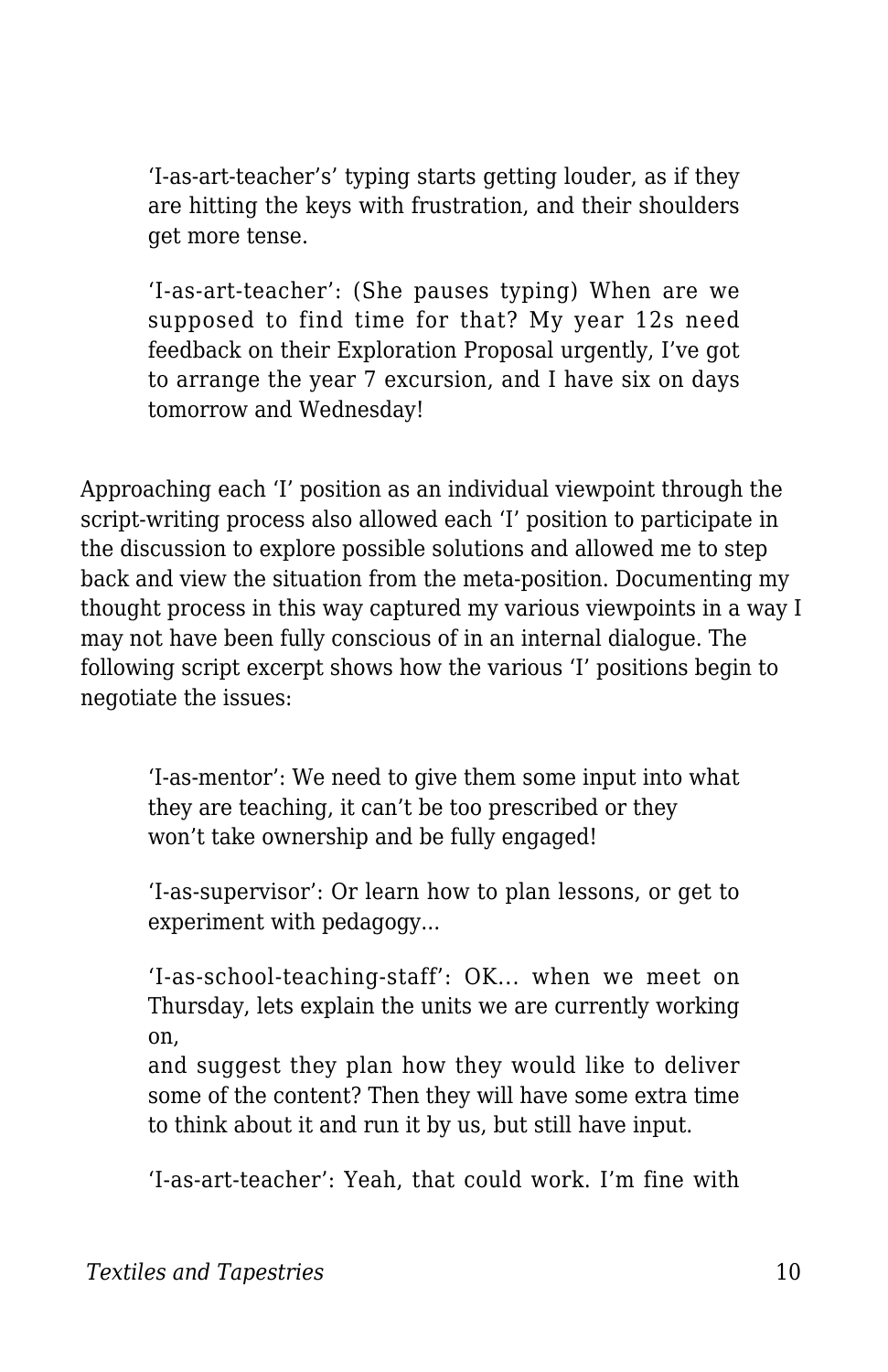them trying new things as long as the content is delivered properly.

'I-as-supervisor': So, how can we make sure it is? And not scare them with too much too soon?

'I-as-mentor': Or control them too much and take away their autonomy?

'I-as-researcher': Remember, we have talked about this. We will begin with co-teaching from the start. That allows us to model and provide structure, while they can both observe and be involved. Initially in a more minor way, and then we can gradually shift the balance to them leading as their confidence increases.

### **Implications and Outcomes**

Undertaking this study has demonstrated to me how useful Dialogical Self Theory can be for deep self-reflection and understanding the multidimensional nature of complicated roles and relationships. It has also highlighted how the use of Arts Informed Research can facilitate the process. Focusing on the various 'I' positions that make up my role as a School-Based Teacher Educator provided clarity in relation to the individual responsibilities, loyalties and demands that can come into conflict during a Pre-Service Teacher's practicum in my classroom. It is clear that the personal and learning needs of my students take precedence, regardless of which 'I' position I am considering. This is such a fundamental component of my identity as 'teacher' that it comes into consideration in all aspects of my role as a School-Based Teacher Educator.

While I keep the needs of the Pre-Service Teacher in mind, the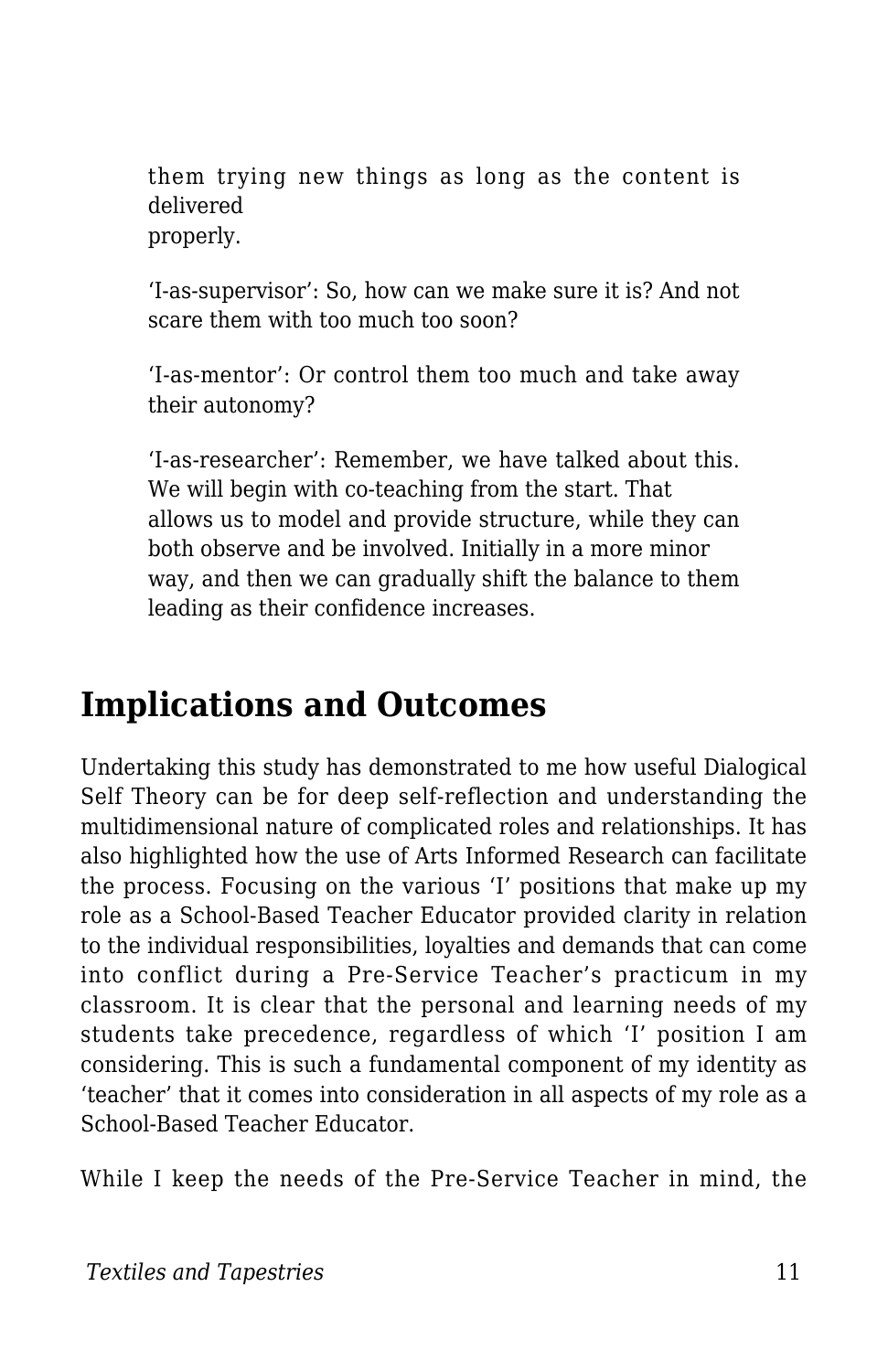student needs will always be paramount. Being explicitly aware of this will allow me to make specific plans to facilitate the Pre-Service Teacher's freedom to experiment while safeguarding the quality of student learning. In relation to gathering data for my Doctoral selfstudy, it appears that critical incidents will likely arise in the area of crossover between the development of the Pre-Service Teacher's teacher identity, and the quality of the students' learning experience.

This study raises the possibility of using Dialogical Self Theory in a methodological manner to create a detailed picture of the complicated nature of professional roles and responsibilities. Dialogical Self Theory can allow the self-study researcher to step back and attain a meta-position vantage point to encourage critical reflection on their thoughts and actions. I propose that the process I undertook to analyse the role and responsibilities of a School-Based Teacher Educator could be replicated to study many complex issues, relationships, or roles impacting a self-study researcher. This could be used with or without the addition of Arts Informed Research. The steps undertaken may look something like this:

- 1. Brainstorm a broad range of relevant 'I' positions.
- 2. Reflect on each role and create a Venn diagram exploring the similar and opposing views/responsibilities/concerns/approaches etc. of each 'I' position
- 3. Consider the complicated overlapping areas of the diagram. Which statements overlap between positions and what opposing views are evident?
- 4. Chart these similarities and differences
- 5. Refine the list of relevant 'I' positions if interaction not evident
- 6. Analyse the resultant lists to gain self-awareness of detailed thought process and decision-making.

If considering this approach as a methodology, it is important to be aware that 'I' positions do not have to be an absolute, such as 'I as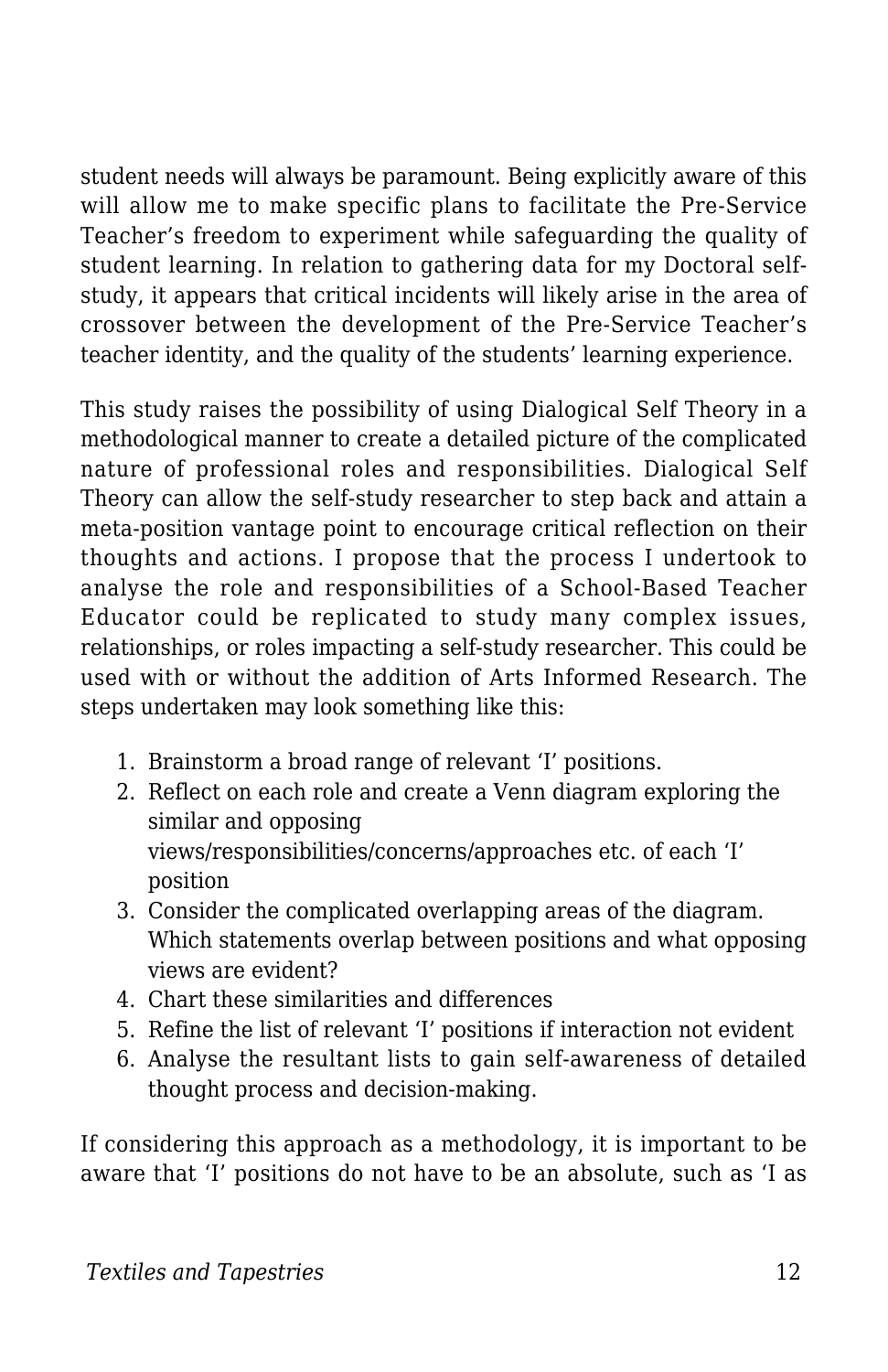Teacher', but can be more nuanced. For example, labels such as 'I as Teacher who believes in student directed learning' and 'I as Teacher who gives direct instruction', may provide more detailed data. This research has highlighted to me how our thoughts and opinions can be in a constant state of flux, and using less structured 'I' positions may allow an even deeper understanding of complex issues. I intend to explore this avenue while continuing my use of Dialogical Self Theory in future research during my doctoral study.

### **References**

Aderibigbe, S., Colucci-Gray, L., & Gray, D. S. (2016). Conceptions and expectations of mentoring relationships in a teacher education reform context. *Mentoring & Tutoring: Partnership in Learning, 24*(1), 8-29. doi:10.1080/13611267.2016.1163636

Ambrosetti, A., & Dekkers, J. (2010). The interconnectedness of the roles of mentors and mentees in pre- service teacher education mentoring relationships. *Australian Journal of Teacher Education, 35*(6), 42-55.

Ambrosetti, A., Knight, B. A., & Dekkers, J. (2014). Maximizing the potential of mentoring: A framework for pre-service teacher education. *Mentoring & Tutoring: Partnership in Learning, 22*(3), 224-239. doi:10.1080/13611267.2014.926662

Clarke, A., Triggs, V., & Nielsen, W. S. (2014). Cooperating teacher participation in teacher education: a review of the literature. *Review of Educational Research, 84*(2), 163-202.

Evans, L., & Abbott, I. (1997). Developing as mentors in school-based teacher training. *Teacher Development, 1*(1), 135-148. doi:10.1080/13664539700200010

Feiman-Nemser, S. (2006). Teachers as teacher educators. *European*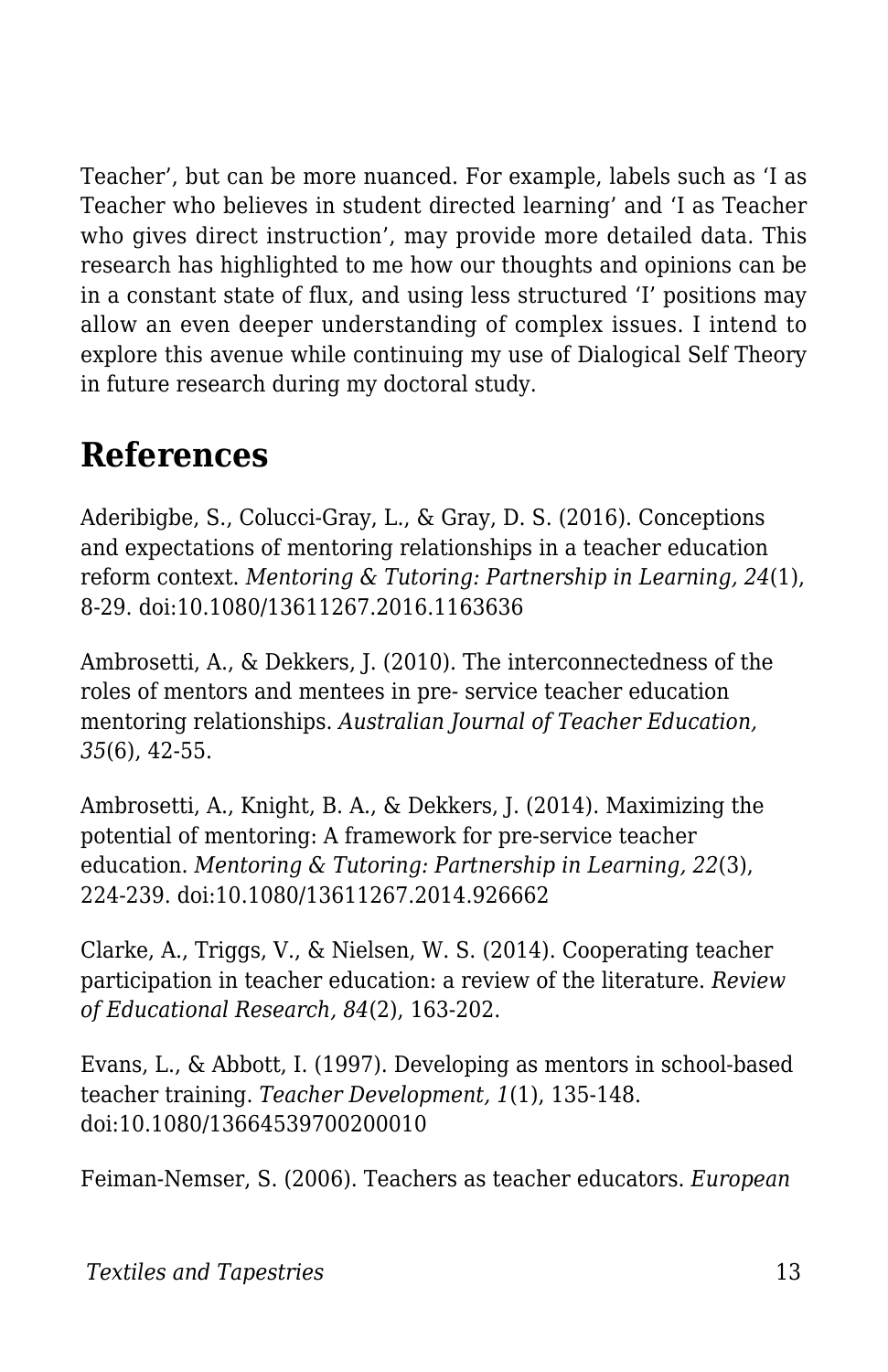*Journal of Teacher Education, 21*(1), 63-74. doi:10.1080/0261976980210107

Forgasz, R. (2017). Seeing teacher education differently through selfstudy of professional practice. *Studying Teacher Education, 13*(2), 216-224. doi:10.1080/17425964.2017.1342360

Goodfellow, J. (2000). Knowing from the inside: Reflective conversations with and through the narratives of one cooperating teacher. *Reflective Practice, 1*(1), 25-42. doi:10.1080/713693136

Goodfellow, J., & Sumsion, J. (2010). Transformative pathways: Fieldbased teacher educators' perceptions. Journal of Education for Teaching, 26(3), 245-257. doi:10.1080/713676894

 Graham, B. (2006). Conditions for successful field experiences: Perceptions of cooperating teachers. Teaching and Teacher Education, *22*(8), 1118-1129. doi: 10.1016/j.tate.2006.07.007

Grimmett, H., Forgasz, R., Williams, J., & White, S. (2018). Reimagining the role of mentor teachers in professional experience: moving to I as fellow teacher educator. *Asia-Pacific Journal of Teacher Education, 46*(4), 340-353.

Hastings, W. (2008). I felt so guilty: Emotions and subjectivity in school based teacher education. *Teachers and Teaching, 14*(5-6), 497-513. doi:10.1080/13540600802583655

Hermans, H. J. M. (2013). The dialogical self in education: Introduction. *Journal of Constructivist Psychology, 26*(2), 81-89. doi:10.1080/10720537.2013.759018

Martin, S. (1996). Support and challenge: Conflicting or complementary aspects of mentoring novice teachers? *Teachers and*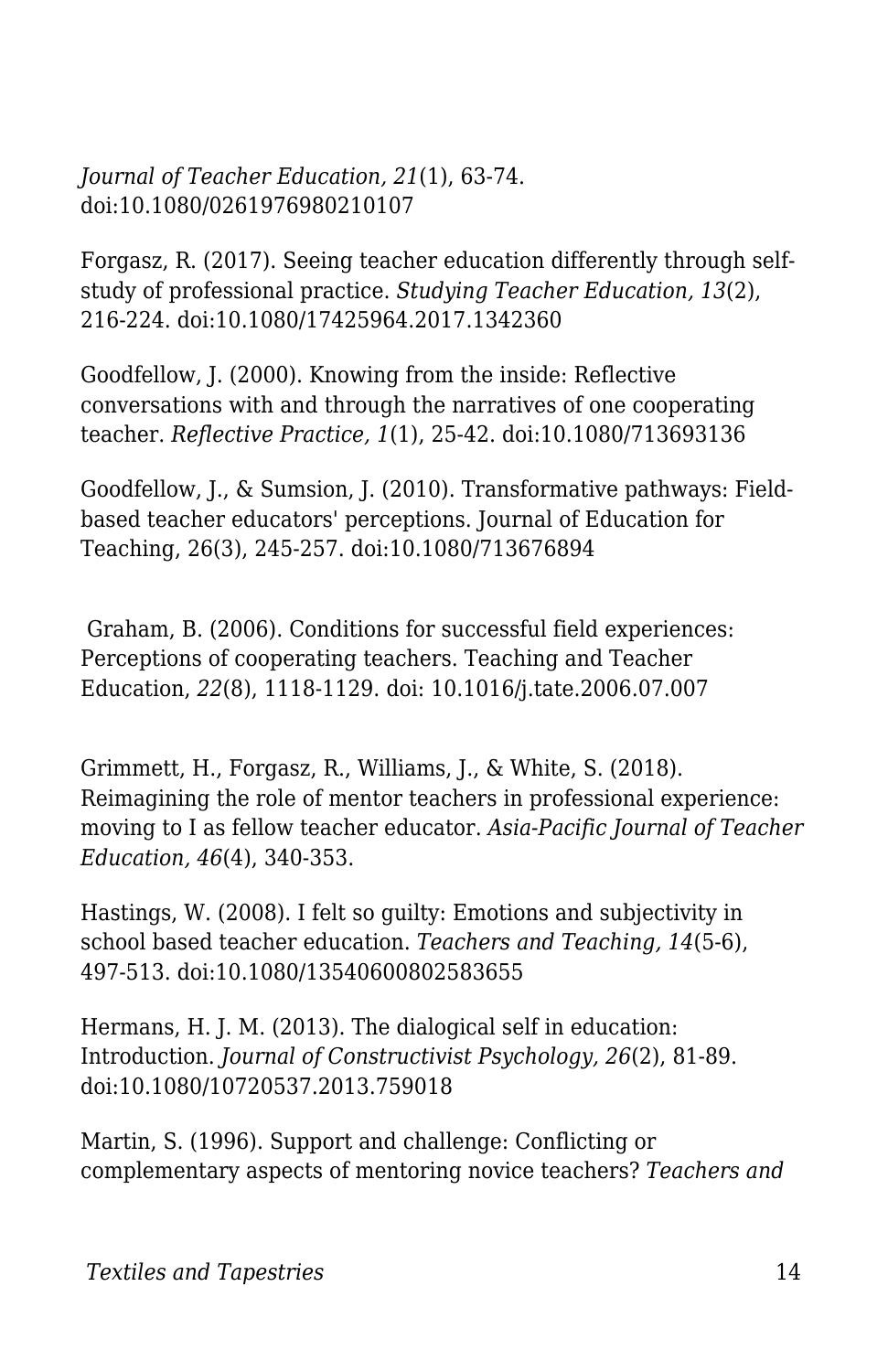*Teaching, 2*(1), 41-56. doi:10.1080/1354060960020104

McDonough, S. (2014). Rewriting the script of mentoring pre-service teachers in third space: Exploring tensions of loyalty, obligation and advocacy. *Studying Teacher Education, 10*(3), 210-221. doi:10.1080/17425964.2014.949658

McGraw, A., & Davis, R. (2017). Mentoring for pre-service teachers and the use of inquiry-oriented feedback. *International Journal of Mentoring and Coaching in Education, 6*(1), 50-63. doi:10.1108/ijmce-03-2016-0023

Meijers, F., & Hermans, H. (2018). Dialogical self theory in education: An introduction. In F. Meijers & H. Hermans (Eds.), *The dialogical self theory in education: A multicultural perspective* (pp. 1-17). Springer Nature.

Patrick, R. (2013). Don't rock the boat": Conflicting mentor and preservice teacher narratives of professional experience. *The Australian Educational Researcher, 40*(2), 207-226. doi:10.1007/s13384-013-0086-z

Rajuan, M., Beijaard, D., & Verloop, N. (2007). The role of the cooperating teacher: Bridging the gap between the expectations of cooperating teachers and student teachers. *Mentoring & Tutoring: Partnership in Learning, 15*(3), 223-242. doi:10.1080/13611260701201703

Rikard, G. L., & Veal, M. L. (1996). Cooperating teachers: Insight into their preparation, beliefs, and practices. *Journal of Teaching in Physical Education, 15*(3), 279-296.

Stewart, T. T. (2018). Dialogue, inquiry, changing roles, and the dialogical self. In F. Meijers & H. Hermans (Eds.), *The dialogical self theory in education: A multicultural perspective* (pp. 35-47). Springer Nature.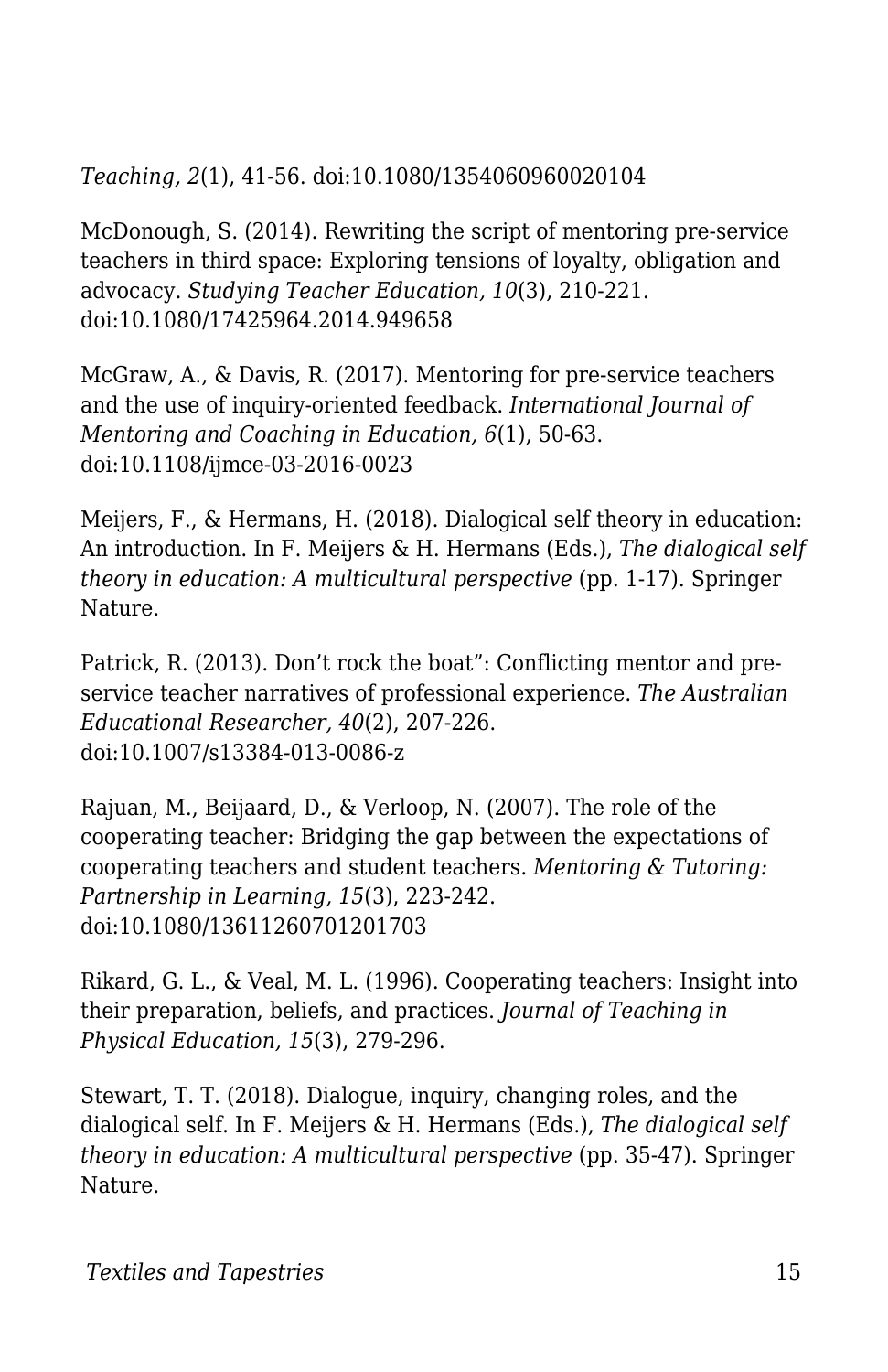Stolle, E. P., Frambaugh-Kritzer, C., Freese, A., & Perrson, A. (2018). What makes a critical friend?: Our journey in understanding this complicated term. In D. Garbett & A. Ovens (Eds.), Pushing boundaries and crossing borders: Self-study as a means for researching pedagogy (pp. 147-154). East Sussex, England. Self-Study of Teacher Education Practices.

Uusimaki, L. (2013). Empowering pre-service teacher supervisors' perspectives: A relational-cultural approach towards mentoring. *Australian Journal of Teacher Education, 38*(7), 45-58. doi:10.14221/ajte.2013v38n7.1

Weber, S., & Mitchell, C. (2004). Visual artistic modes of representation for self-study. In J. J. Loughran, M. L. Hamilton, V. K. LaBoskey, & T. Russell (Eds.), *International Handbook of Self-study of Teaching and Teacher Education Practices* (Vol. 1, pp. 979-1037). Springer.

White, S., & Forgasz, R. (2016). The practicum: The place of experience? In J. J. Loughran & M. L. Hamilton (Eds.), *International Handbook of Teacher Education* (Vol. 1). Springer.

Wideen, M. (1998). A critical analysis of the research on learning to teach: Making the case for an ecological perspective on inquiry. *Review of Educational Research, 68*(2), 130-178.

Zuzovsky, R., Feiman-Nemser, S., & Kremer-Hayon, L. (1998). Introduction. *European Journal of Teacher Education, 21*(1), 7-10. doi:10.1080/0261976980210103